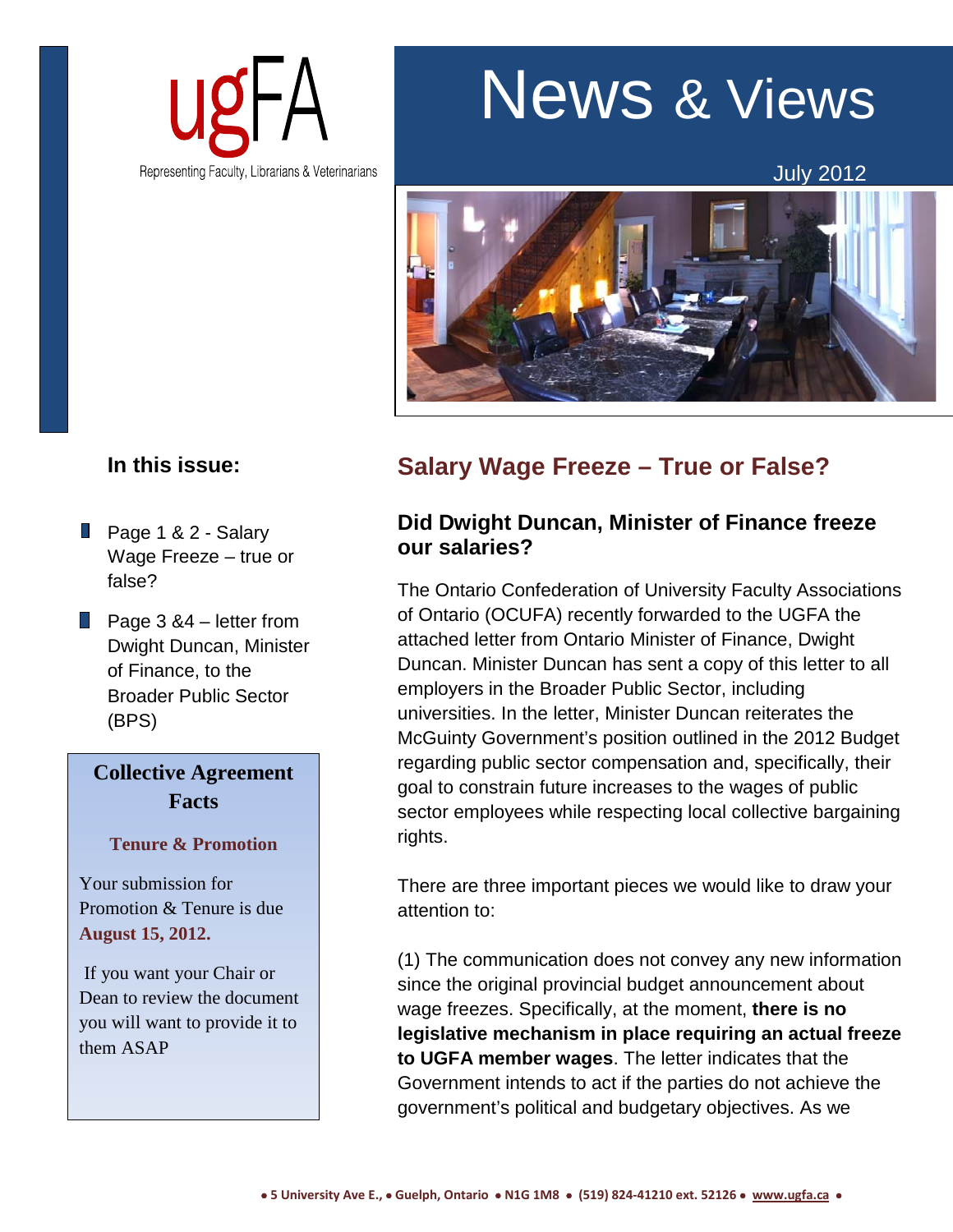have seen in the previous round of discussions with the government, bargaining agents, mediators, arbitrators and boards are only compelled to reach such agreements where legislation has been passed.

(2) It is likely that this letter is mostly a political act, designed to reassure and appease both external market forces (bond rating agencies) and opposition parties. Another plausible explanation for the government's approach, and the current letter from the Minister, is that recent legislation (the Supreme Court decision on the BC Health Services Act) sets certain legal tests (such as broad consultation) for governments at all levels when attempting to impose wage restrictions and limiting collective bargaining rights for unionized workers.

"(3) The Government states that it "respects the collective bargaining process and will leave existing agreements intact." Meaning, to the extent that they have committed to respect local free collective bargaining, our compensation negotiated in our second Collective Agreement will remain unchanged and wage increases will take effect as scheduled. Our current agreement expires on June 30th, 2014. While a government could attempt to overturn existing agreements and change or nullify aspects of compensation increases, this is a fairly remote possibility. The previous discussions held with the Government in summer/fall 2010 over public sector wage freezes indicate that the McGuinty Liberals do not appear willing or eager to try to overturn existing agreements. Such actions would likely be subject to numerous court challenges, including Charter of Rights challenges. "

In terms of the next round of collective bargaining, it is too early to determine the impact of this letter on our local environment. However, we do anticipate that the Administration will be communicating the contents of it to the university community and wanted to ensure that our Members had the facts as they pertain to our current Collective Agreement. We fully anticipate that our next round of bargaining will be quite difficult given the unprecedented intrusion of the Provincial Government into public sector bargaining on both the compensation and pension fronts. As your Association, we assure you that we are already preparing for the tasks that lay ahead, working with other partners such as OCUFA and CAUT, to defend the rights of our Members. We will however need to stand together as an Association in order to protect what we have.

To be successful as an Association will require all of us to stand behind each other to protect what we have.

If you have any questions, concerns or comments, please feel free to contact the UGFA office at extension 52126.

Ed Carter, UGFA President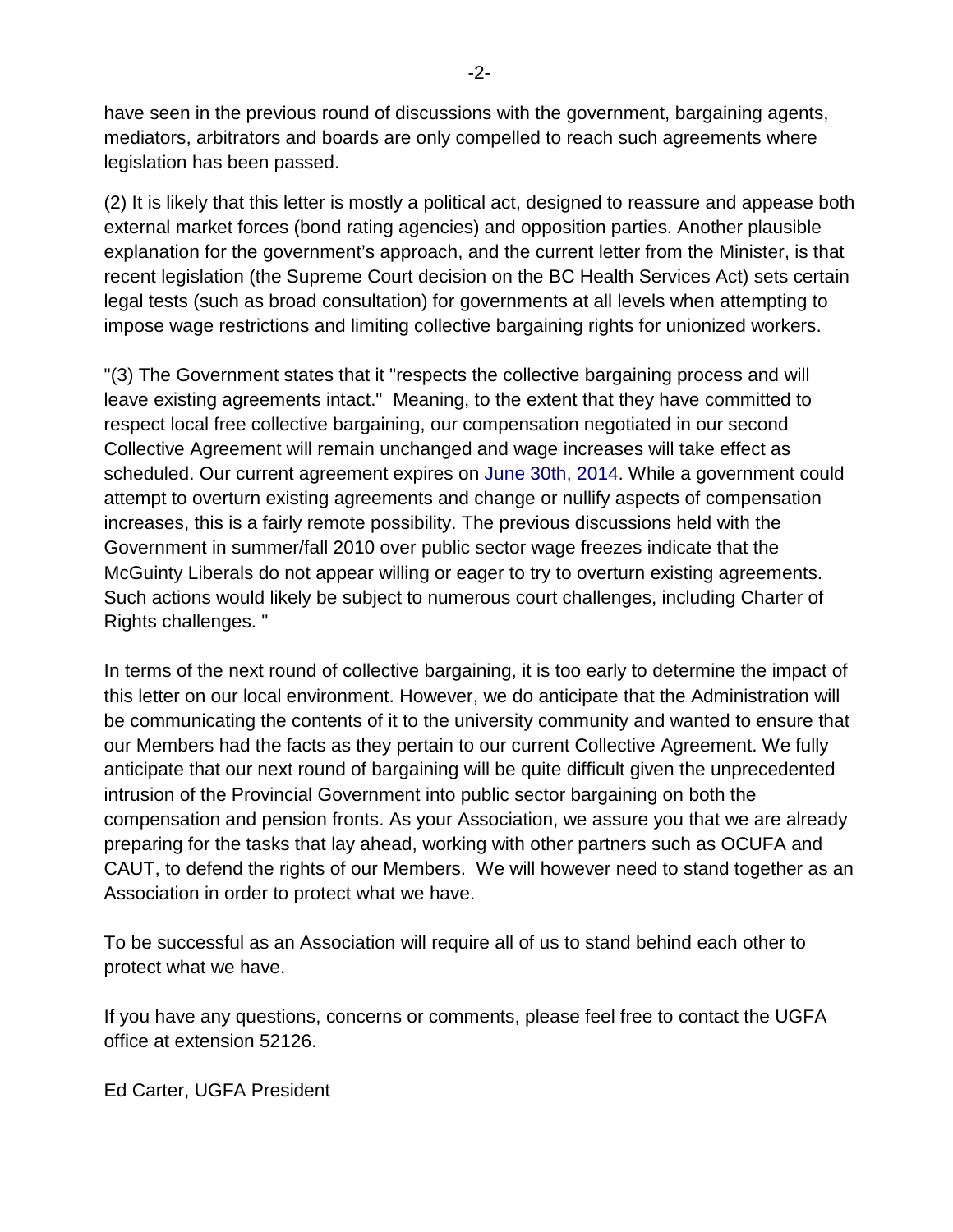

rt' Floor, Frost Building South 7 Queen's Park Crescent Toronto ON M7A 1Y7 Telephone: 416 325-0400 Facsimile: 416 325-0374

7" etage, Edifice Frost Sud 7 Queen's Park Crescent Toronto ON M7A 1Y7 Telephone : 416 325-()400 Telecopieur: 416 325-0374

### To: BPS Employers

### RE: ProvincialCompensation Framework

In March, when Itabled the <sup>2012</sup> Budget, Strong Action for Ontario, Ilaid out <sup>a</sup> plan to keep Ontario on track to balance the budget by 2017-18. Iindicated then that eliminating the deficit was the single most important step the government could take to grow our economy, and protect and create jobs. Isaid the government was committed to getting its fiscal house in order while protecting the services that matter most to Ontarians: health care and education.

That strong action includes a plan to transform the broader public sector (BPS).

Our partners in the BPS play critical roles in providing services to Ontarians and the McGuinty government has always valued, and will continue to value that work. Compensation for the BPS accounts for more than 50 per cent of all Ontario government spending.

The government is asking all Ontarians to do their part in returning the budget to balance.

As you know, we have asked teachers and doctors to hit the pause button for two years. And now we are asking others in the BPS to do the same.

To meet the government's fiscal targets, the fiscal plan provides no funding for incremental compensation increases for new collective agreements.

The government respects the collective bargaining process and will leave existing agreements intact. The government will also insist that its partners continue providing high-quality health care, education and other key public services to Ontario families.

.../cont'd